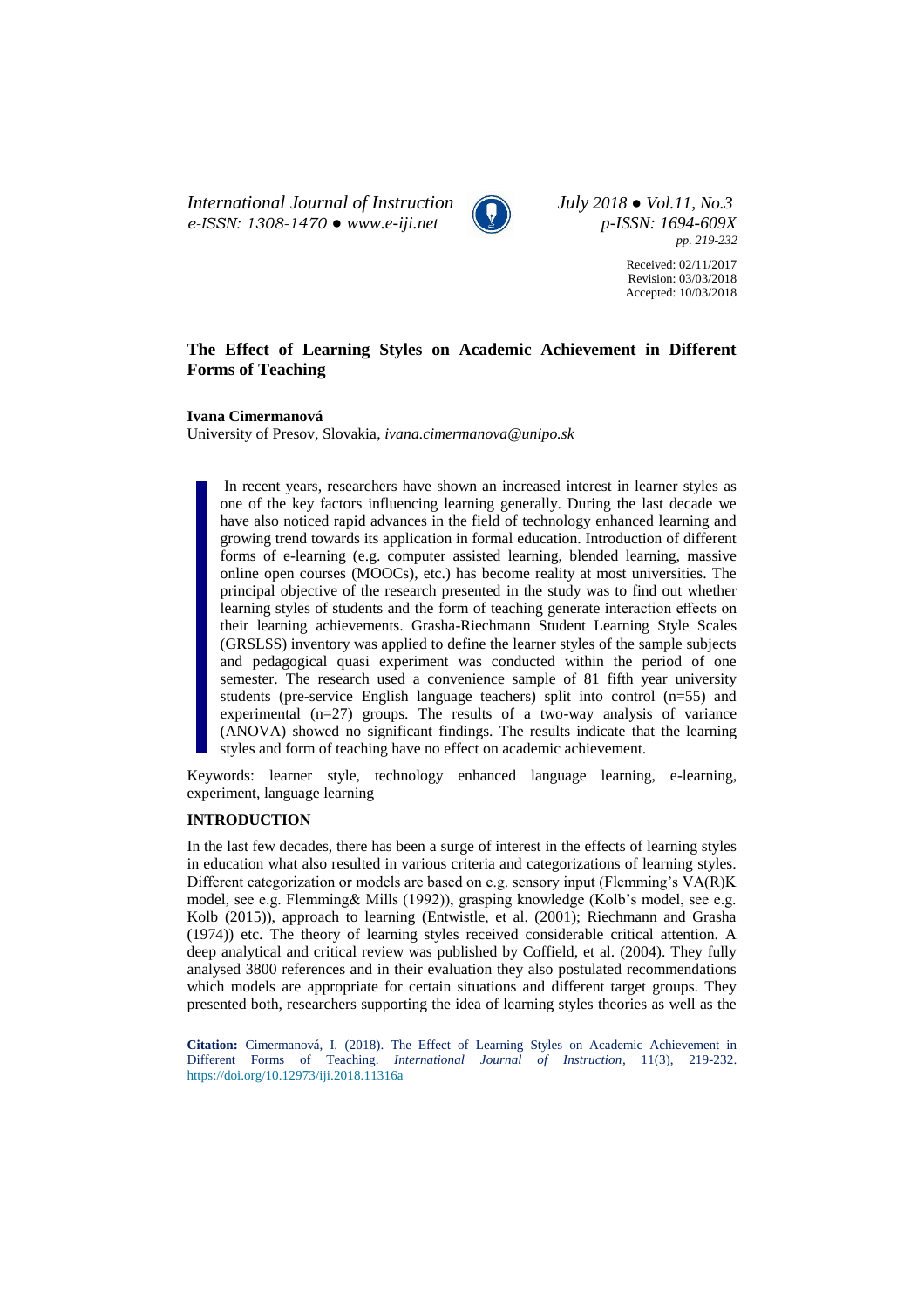opponents "who espouse qualitative rather than quantitative research methods, dispute the objectivity of the test scores derived from the instruments" (p. 127). The opponents claim, e.g., that the measurements are based on the subjective judgements which respondents make about themselves. Based on the facts that research into learning styles consists of wide variety of approaches and researchers work in isolation Coffield et al. (2004) characterise it as "small-scale, non-cumulative, uncritical and inward-looking". In their study they also clearly formulate there is "widespread disagreement about the advice that should be offered" to teachers. Still, they claim that a "reliable and valid instrument which measures learning styles and approaches could be used as a tool to encourage self-development, not only by diagnosing how people learn, but by showing them how to enhance their learning" (p.136).

In the present study we used GrashaRiechman learning style model as it identifies the preferences in interacting with other learners, peers and teachers; it reflects the learners' abilities and preference to work independently, preferences to cooperate or to compete to become a participant or avoidant in a virtual learning environment. Electronic education has its own specifics and characteristics. The interactions in the virtual learning environment (VLE) have to be carefully pre-planned. As soon as in planning phase it must be considered that learner's willingness to cooperate and collaborate must be catered systematically. The present research examined the possible relation between the learning style of the learners, the formof teaching and the academic achievement of the students. We assumed that the form (in-class or online) and learning styles do not influence the academic performance of students. The assumption was based on the fact that the content is the same, the students voluntarily opted to take the certain form and had considered their learning preferences and the advantages the different forms offered (direct contact, set time, regularity, place, immediate feedback vs virtual contact, deadlines, but not the particular time of learning, possible delayed feedback etc.).

### **THEORETICAL FRAMEWORK**

Prensky (2010, p. 23) states that "Today's students will not live in a world where things change relatively slowly (as many of us did) but rather in a future where things change extremely rapidly—daily and exponentially. So, today's teachers need to be sure that, no matter what subject they are teaching, they are teaching it with that future in mind".

In the period when we face massification of higher education, globalisation, penetration of technologies into everyday life and education and their availability and accessibility it has to have the influence on the assumptions about learning. Benson and Brack (2010) transferred the old conventions (applied in behaviourist approach) to new constructivist assumptions. Learning is from the constructivist viewpoint "conceptualised as an active process in which learners construct new ideas or concepts based upon their own knowledge, both old (from the past) and new. Learning is seen as occurring best when it is situated in authentic contexts. Hence, problem-based and case-based learning are founded on constructivist ideas" (ibid, p. 3). Social constructivism emphasizes the collaborative nature of learning. It is a variety of cognitive constructivism. Generally, the philosophy of constructivism highlights and stresses the importance of social interaction in building (constructing) knowledge. Individual learning needs an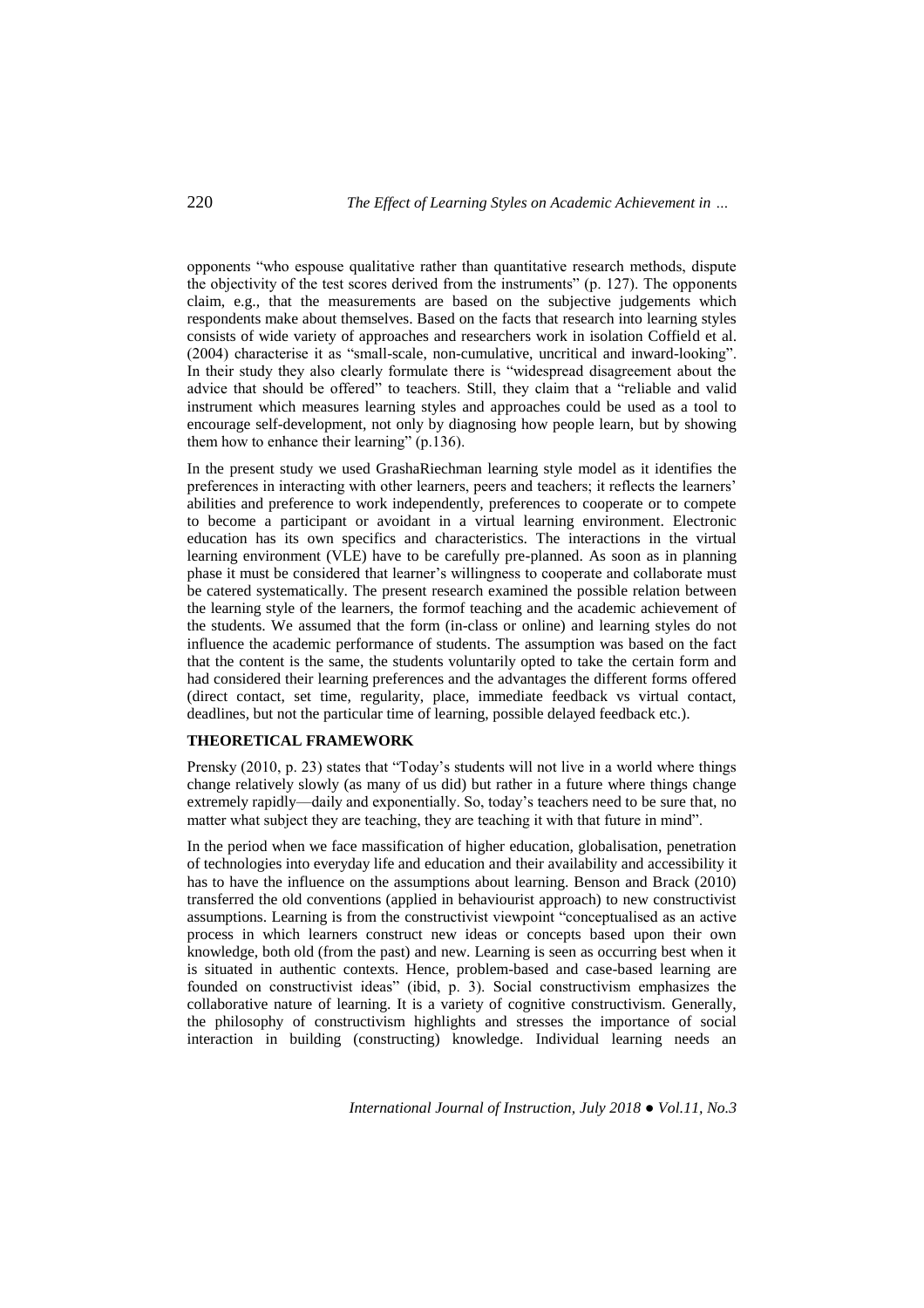independent autonomous learner who is ready to apply different learning strategies effectively; and individual learning is essential to develop teamwork and collaboration skills. At the same time to build a community the participants must collaborate and cooperate.

A considerable amount of literature has been published on different forms of teaching its organization, teaching methods and techniques. Technology enhanced learning has become a regular part in teaching practice in many higher education institutions. This naturally led to conducting research on its use, methodology, interaction (Watts, 2010; Chickering&Gamson, 1989), activities (Salmon, 2000; MacKenzie& Ballard, 2015), different tools (Lehman &Conceição, 2010), software development, VLEs (Weller, 2007), effectiveness (Nguyen, 2015). Conrad & Donaldson (2004, p. 4) state that: "Bruner, Vygotsky, and Piaget all embraced the philosophy that humans do not learn in a vacuum but rather through interaction". Various studies report the positive effect of interaction on the increase in the educational effectiveness and promotes deeper learning (Mayer & Chandler, 2001; York & Richardson, 2012; Tsai, 2011).

As it has been mentioned, it is important to build a positive and supportive atmosphere. Considering the learners, especially if they are in new environment (both – new technology and new group) we have to satisfy their needs, especially the safety needs, love needs and esteem needs. Conrad and Donaldson (2004) discuss an engagement of teacher and students in e-course and they identify 4 phases in which learners' and teachers' roles differ. The first, initial phase (they name it Phase 1) is very important as the attitudes are formed especially in this phase. A learner is in the role of newcomer and teacher usually provides "socialising activities" to help learners to know each other and to help them to get oriented in a VLE and course itself (ice-breakers, (threaded) discussions about community issues. Palloff and Pratt (2007, In: Lehman, Conceição, 2010, p. 8) "consider social presence to be a critical element in online community building". The way students participate and contribute to the educational process is influenced by various factors (motivation, aptitude, attitude, age, etc.). The learner style as one of the factors that may influence the success of the educational process have been studied by number of researchers (Chen et al., 2015; Kamuche, 2011; Wilkinson, Boohan& Stevenson, 2013; Kaminski, et al., 2005). Kaminiski, et al. (2005) applied Kolb's Learning Style Inventory and found a significant level of relation between grades and learning style. They divided students to dominant and non-dominant and report that "looking at the dominant learner, the majority of highest grades are awarded to convergers" (p. 10.508.11). Wilkinson, et al. (2013) applied Honey and Mumford's Learning Style Questionnaire (LSQ) that is derived from Kolb's experiential learning cycle. In a group of 260 university students with the reflector dominant learning style they have "not found strong evidence of learning styles influencing examination results" (p. 308). Fleming, et al. (2011) ran a longitudinal research and in their study they claim that "learning style is not a fixed trait. Most students' individual learning style changed over the two time points with the greatest improvement occurring in the Activist learning style" (p. 448).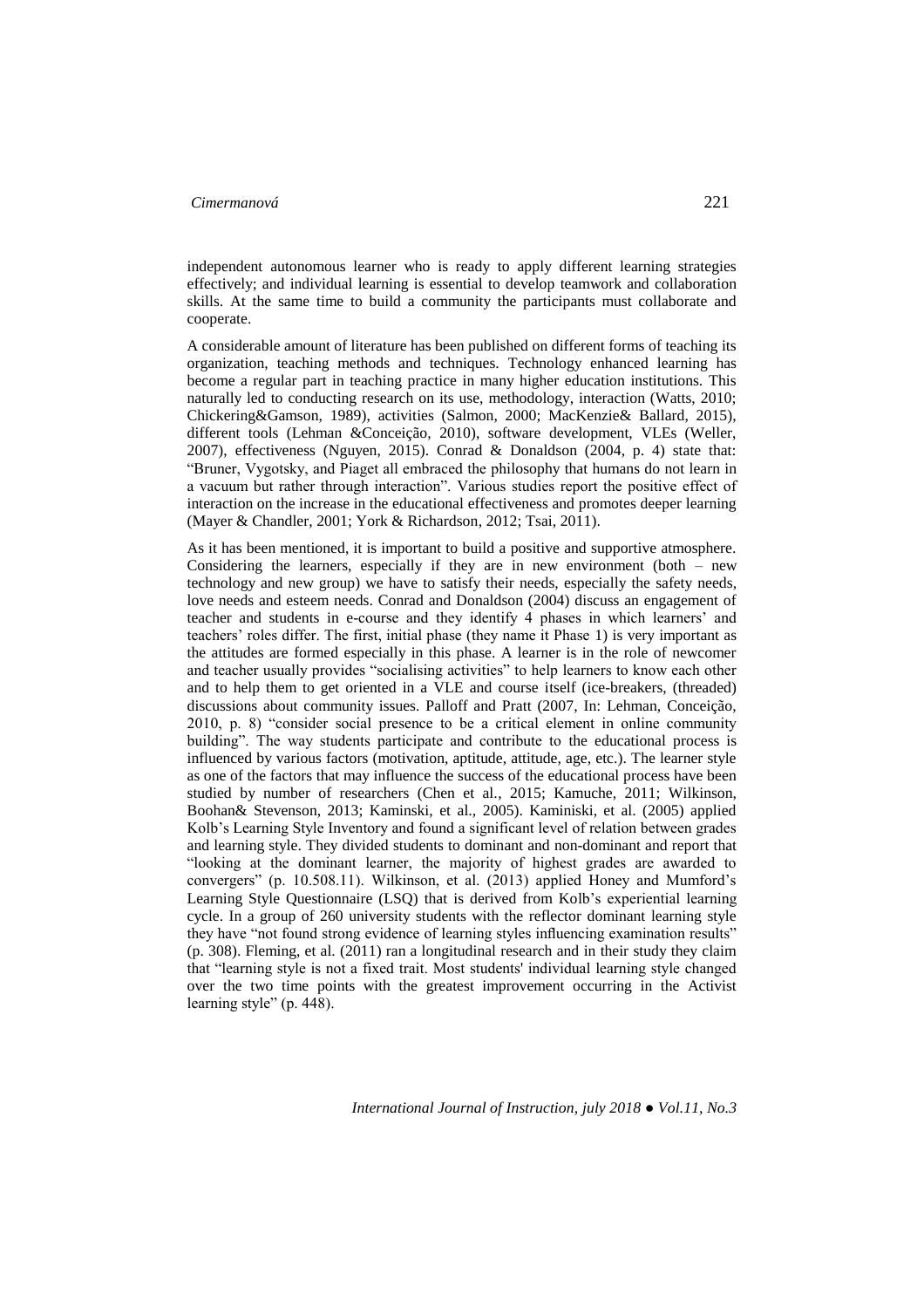Learner styles are characteristics that are considered especially in selecting the most appropriate methods, techniques and learning strategies. Usually people possess more than one style (does not matter which categorization or classification is considered), they have "profile of styles" (Biggs, 2011, p. 79) even though there are usually one or more dominant ones (Gardner, 2011; Sternberg, Zhang, 2011; Prextová, 2016). In case of bigger classes one normally teaches learners with different styles and thus it would be not appropriate to rigidly apply the methods for the selected type.

Dille&Mezack (1991) conducted research with the aim to identify predictors of high risk for students in telecourses. Based on the premise that web-based learning leads to social isolation and students are expected to be independent and autonomous, they applied Kolb's Learning Style Inventory to measure student learning style preference. Dille&Mezack (ibid) reported that students who were not able to think abstractly and relied on concrete experience were at more high risk. Virtual learning environment (VLE) and technologies applied today allow different tools for socialization and also the visualization of material and different types of interaction (Weller, 2007; Palloff& Pratt 2007; Russell, 2010).

In the present research we applied Riechmann Student Learning Style Scales to identify the learners' styles. Their classification is based on three pairs of dichotomies that classify learners based on their social interaction, namely competitive-collaborative; avoidant-participant; dependent-independent. Collaborative learners are ready to share ideas, prefer group or pair work rather than individual work what is the preferred interaction pattern of competitive learner. Those like to be in the center and communicate rather with the teachers than peers. Avoidants on the other hand do not want to communicate neither with the peers nor with the teacher. They are not interested in the content or activities performed in the class and are not motivated to take part in them. Their dichotomic pair is a participant, a learner who is eager to help everybody and to do more than expected even without being noticed and overpraised. The last pair of learner styles is dependent and independent and simply can be characterized as those who learn what they have to and what they are said to (dependent) or students intrinsically motivated, autonomous learners who are ready to work on their own. Grasha (2002) claims the learner styles should be understood as certain preferences that occur or do not occur in particular situations. This might be explained that learners act differently and apply different styles in particular, different situation. What is important to say is that "While learners generally prefer certain styles, this preference can and often does change depending upon how the teacher structures the class" (Grasha, 2002, p. 171). These facts have to be carefully considered in planning teaching as they have direct impact on the results of educational activities. Speaking about the possibility to apply online or in-class courses Diaz &Cartnal (1999) stress that in case learning is dependent on learning style and these styles vary between online and in-class students then teachers should be aware of it and adjust their teaching and instructional methods accordingly. Grasha (ibid, p. 172) speaks about three options teachers have in planning the lessons dealing with learner styles. They can design their instruction to accommodate particular/prevailing styles; they can prepare their lessons to provide mismatches in the prevailing styles learners possess or they can apply different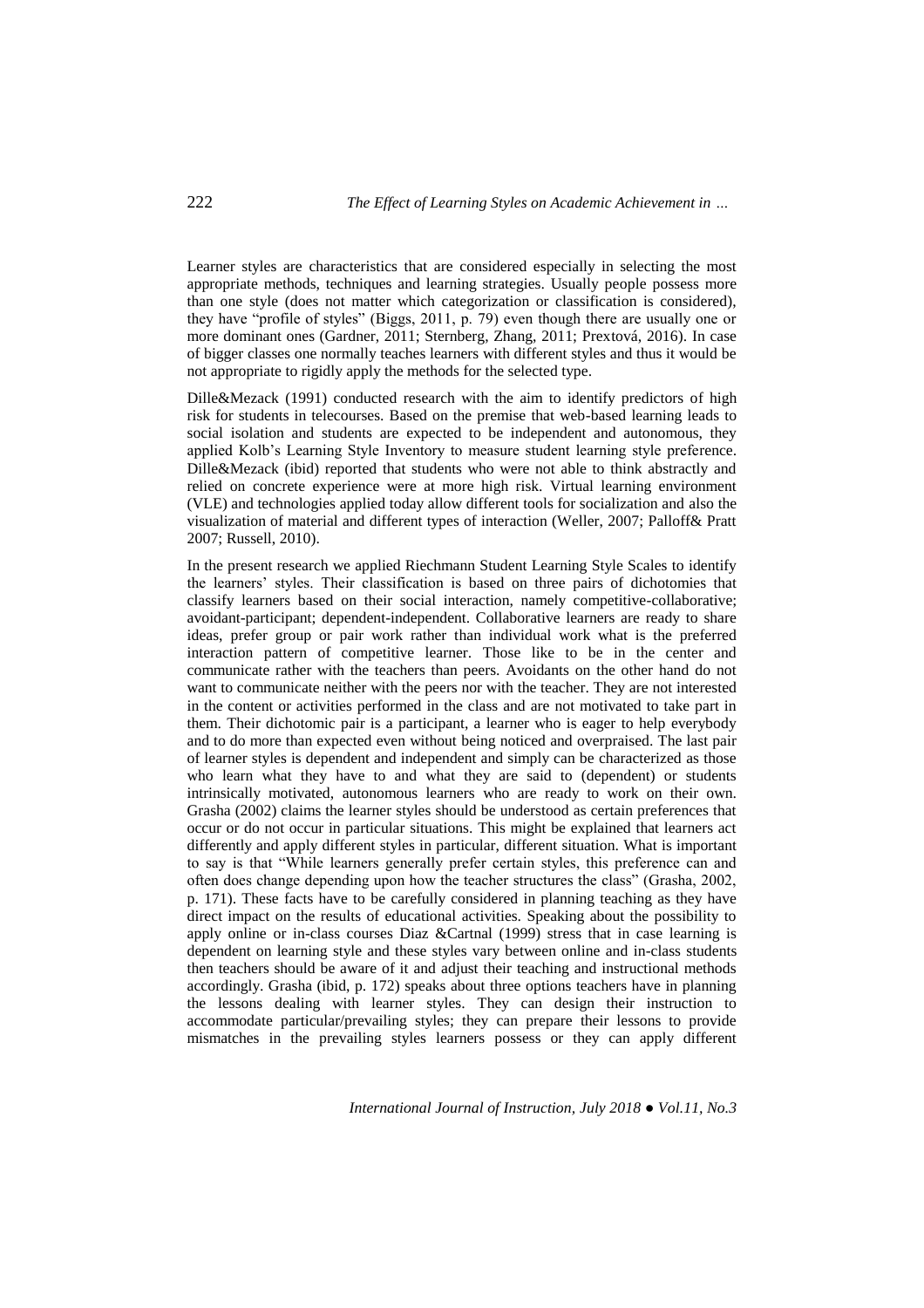processes "so that students are exposed to methods that accommodate as well as provide "creative mismatches" with their preferred learning styles". There are studies published that have indicated that there is relation of style and gender (Amira &Jelas, 2010; Halili et al., 2014). Also the relation of the field and style was observed (Hamidah et al., 2009). In this sense the sample of the present study can be understood as limitation for generalisation of the results.

# **PURPOSE OF THE STUDY**

As already mentioned, the major objective of the study was to examine the possible relation between the preferred learning style, the form of teaching and the students' performance in the course. To this end, we needed the valid instrument to measure styles. The Grasha-Riechmann Student Learning Style Scales (GRSLSS) inventory was applied in the study. To formulate the research question we state: Do the learning styles of students and the form of teaching generate interaction effects on their learning achievements? We state the following:

- Interaction effect hypothesis

H01: Students with different learning styles do not statistically significantly differ in their academic performance based on the form of their study,

- Main effect hypotheses:

H02: Students with different learning styles do not statistically significantly differ in their academic performance

H03: In-class and online students do not statistically significantly differ in their academic performance.

## **METHOD**

The research was realised during the period of one semester  $-13$  weeks and the main research tool was pedagogical experiment (n=82) with two groups – online (experimental) group and in-class (control) group. For the purpose of experiment control group students were enrolled to learning management system (LMS) Moodle and the other groups had traditional face-to-face in-class lessons where the number of lessons, aims and content were same. The difference was the delivery of the material (both content provided by the teacher and assignments delivered by students) and the way of communication (chat used as a tool for synchronous communication and forum used for asynchronous communication).

#### **Sample description**

The cohort was divided into 2 groups - experimental (n=27) and control groups (n=55). All participants were 5th year pre-service English language teachers at the University of Presov aged 21-26. EFL methodology was a compulsory subject for all of them and they could voluntarily opt to take the in-class or online alternative of the course. Concerning the students (their characteristics and needs) it should be stated that at the time of experiment they had already passed general teacher training, they realised the responsibility of the teacher and the class participation as necessary factors that have impact on the didactic efficiency of the process.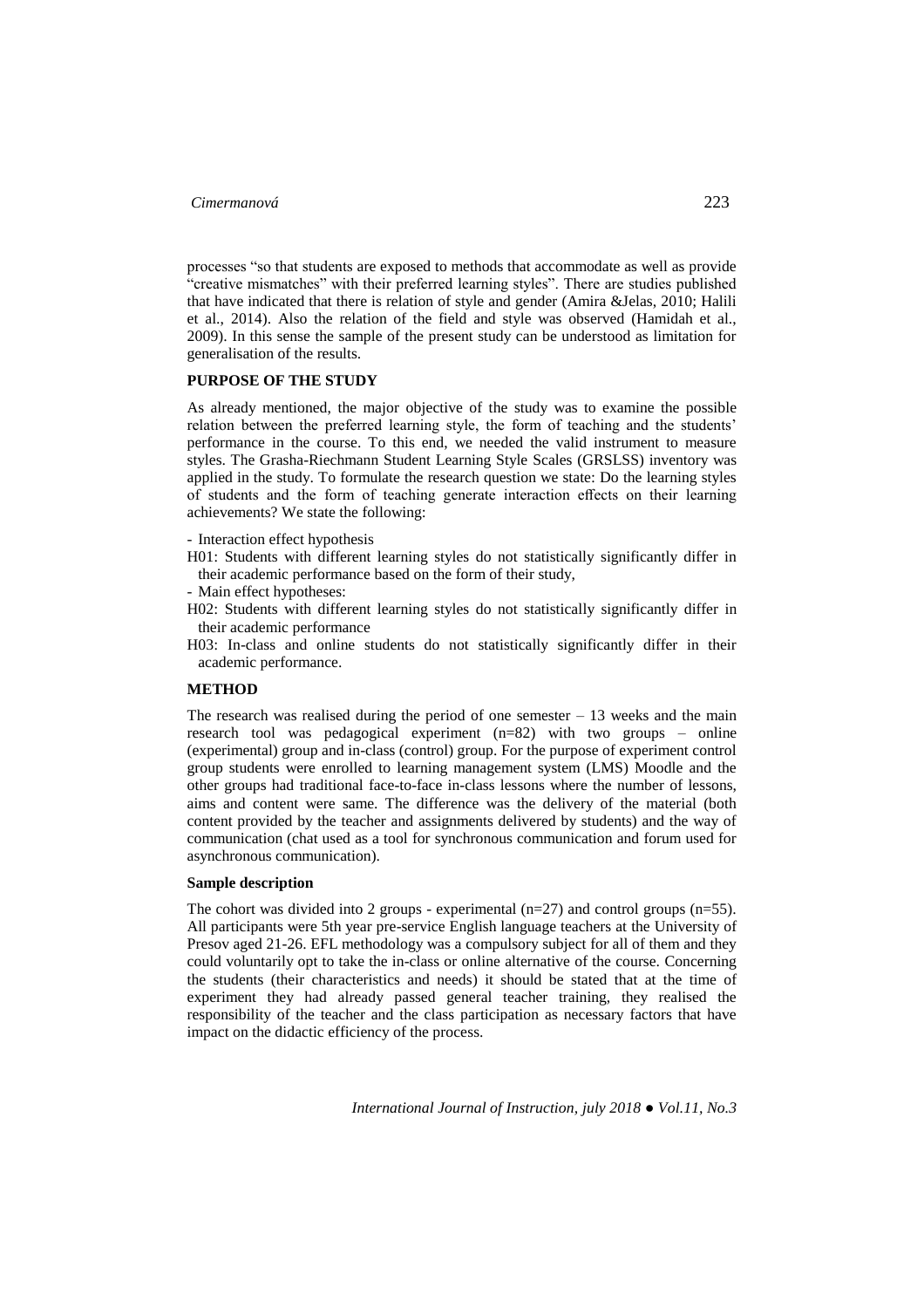### **Instrument and procedure**

It has been mentioned that The Grasha-Riechmann Student Learning Style Scales (GRSLSS) inventory was applied in the study. The inventory consists of 60 items (10 items per category) using a five-point rating scale that ranges from strongly disagree (rating of 1) to strongly agree (rating of 5). The students filled the inventory in before the intervention at the beginning of the semester. They could voluntarily decide which group they prefer to study the course on Methodology in (there was a limit of maximum 30 students per VLE/control group). The rest of sample was divided into two groups that had classes separately. The research was realised during their third semester (each semester finished by the exam).

To check the efficiency of the course in VLE (virtual learning environment) and in inclass setting (face-to-face) the pre-test results and the results of the final knowledge test (post-test) were compared. The pass grade at the university is expressed in per cents and is set to 50%, students' achievement was measured by their cumulative grade in knowledge exam (range 1 to 100, number of retakes was not considered).

#### **Data analysis**

Before statistical analyses, data screening was performed using IBM SPSS 23. A total of four variables, including learning style, form, pre-test score and post-test score, were examined. There was no statistical difference in the results students reached in the exam before the intervention (all students had the classes in-class). The results of the GRSLSS were analysed and the results of the independent and dependent learning style were very similar (it can be also seen in fig. 1). The most dominant and preferred style in in-class group was collaborative ( $x=3.97$ ; SD=0.78), the least preferred was avoidant ( $x=1.99$ ; SD=0,49). In the online group the most preferred style was independent  $(x=3.55;$ SD=0,72) and the least preferred was competitive  $(x=1.98; SD=0.78)$ .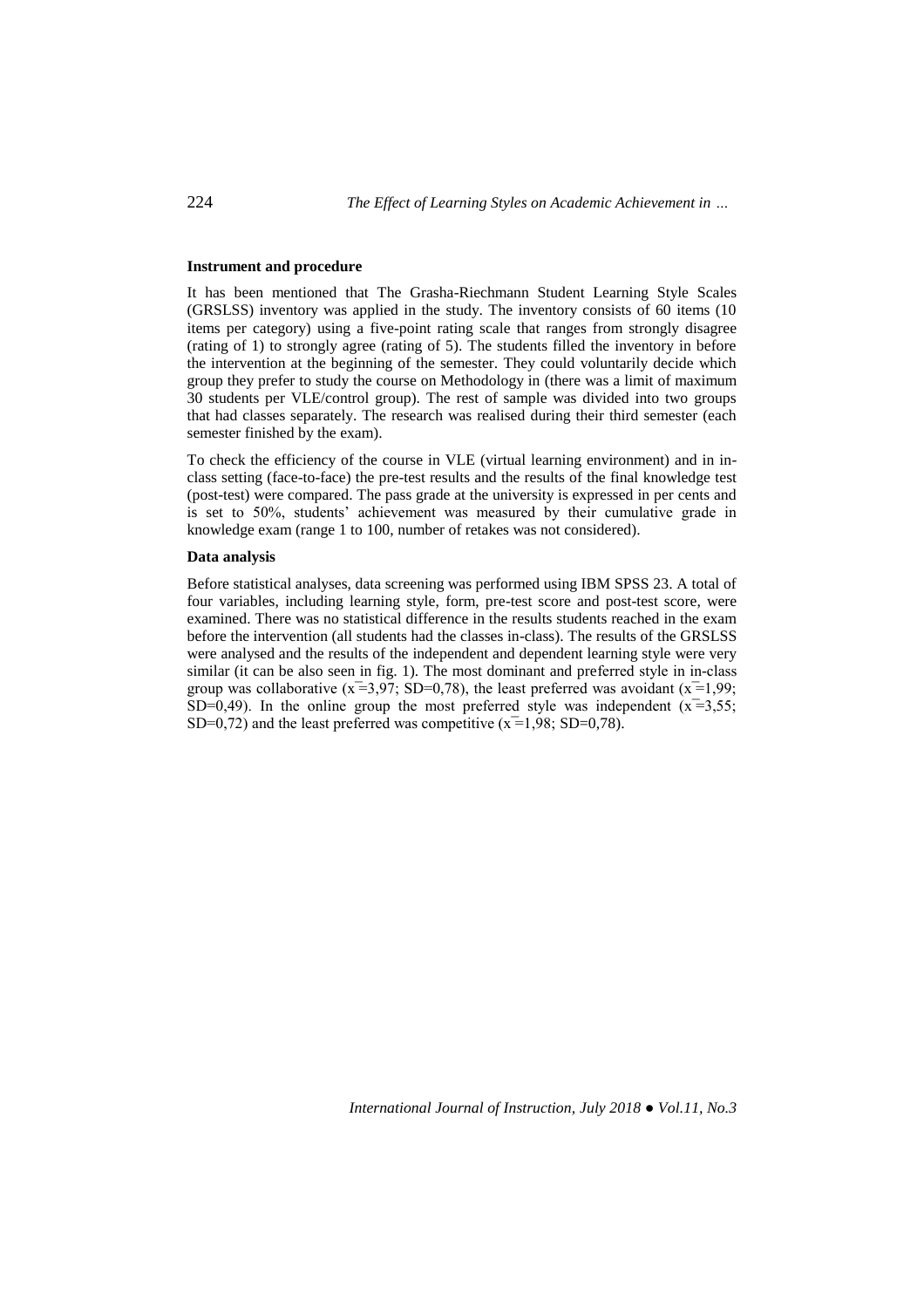# **FINDINGS**  Figure 1 Average scores for learning styles



We conducted a two-way ANOVA test to determine if there was an interaction effect of learning style and form (in-class, online) on learning achievement. The dependant variable was the academic achievement (evaluation 2). The two independent variables presented the six learning styles (independent, avoidant, collaborative, dependent, competitive, participant) and two forms (online and in-class).

For the form, the ANOVA result (table 1) indicated no significant interaction,  $F(1, 72) =$ .27, p $> 0.05$ . Similarly, no interaction effect was recorded for learning style,  $F(4, 72) =$ .06, p>05. No significant interaction effect was found when learning style was the dependent variable and form and evaluation were the independent variables.

#### Table 1

| On the academic achievement |                         |                |             |              |      |  |  |  |  |
|-----------------------------|-------------------------|----------------|-------------|--------------|------|--|--|--|--|
| Source                      | Type III Sum of Squares | df             | Mean Square | F            | Sig. |  |  |  |  |
| <b>Corrected Model</b>      | 2142,822 <sup>a</sup>   | 9              | 238,091     | 1,626        | ,124 |  |  |  |  |
| Intercept                   | 173176,361              |                | 173176,361  | 1182,4<br>06 | ,000 |  |  |  |  |
| form                        | 183,246                 |                | 183,246     | 1,251        | ,267 |  |  |  |  |
| <b>GRS</b>                  | 1373,386                | $\overline{4}$ | 343,346     | 2,344        | ,063 |  |  |  |  |
| form $*$ GRS                | 635,858                 | 4              | 158,965     | 1,085        | ,370 |  |  |  |  |
| Error                       | 10545,190               | 72             | 146,461     |              |      |  |  |  |  |
| Total                       | 549233,000              | 82             |             |              |      |  |  |  |  |
| Corrected Total             | 12688,012               | 81             |             |              |      |  |  |  |  |

F-ratio of the two-way ANOVA analysis for interaction between form and learning style on the academic achievement

a. R Squared =  $,169$  (Adjusted R Squared =  $,065$ )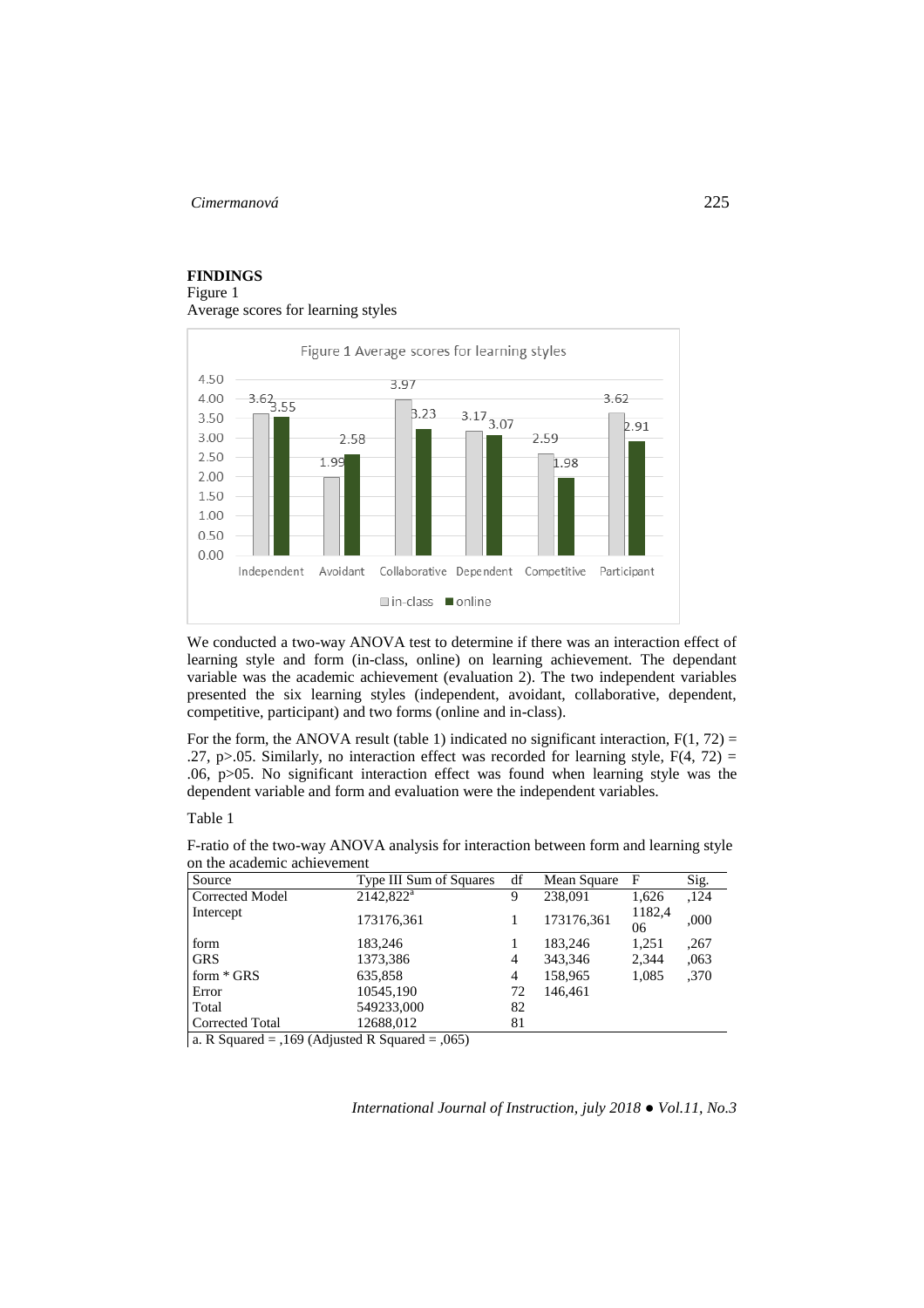A Pearson correlation analysis was conducted in order to assess the strength of the possible correlation of the learning style associated with the academic achievement (academic achievement (post-test)). Significant correlation emerged only between competitive learning style and academic achievement in an online group. The results of the correlational analysis are displayed in Table 2.

Table 2  $\frac{C_1}{C_2}$  the learning style

| Correlations of the learning styles and evaluation |  |
|----------------------------------------------------|--|
|----------------------------------------------------|--|

| ndependent<br>ependent<br>ompetiti<br>oidant<br>Form                                              | participant |
|---------------------------------------------------------------------------------------------------|-------------|
| $,393*$<br>online<br>,216<br>,232<br>Pearson Correlation<br>$-.099$<br>,097<br>$-195$<br>academic |             |
| achievement<br>,279<br>,329<br>,244<br>Sig. (2-tailed)<br>.622<br>.632<br>,043                    |             |
| (post-test)<br>27<br>27<br>27<br>27<br>27<br>27<br>N                                              |             |
| in-class<br>academic<br>,152<br>.071<br>Pearson Correlation<br>$-.036$<br>$-139$<br>,109          | $-153$      |
| achievement<br>,264<br>Sig. (2-tailed)<br>.268<br>.609<br>.795<br>.313<br>,428                    |             |
| (post-test)<br>55<br>55<br>55<br>N<br>55<br>55<br>55                                              |             |

A paired sample t-test was conducted to evaluate whether a statistically significant difference existed between the means of academic achievement scores before and after intervention. The test was run separately for the online students (table 3) and separately for the in-class students (table 4). Assumption testing indicated no violation of assumptions in either of the groups (in-class and online).

# Table 3

|  | Paired Samples Test for online students |  |
|--|-----------------------------------------|--|
|  |                                         |  |

|                                  |                                                                                     | <b>Paired Differences</b> |           |               |                               |       |          |    |                       |
|----------------------------------|-------------------------------------------------------------------------------------|---------------------------|-----------|---------------|-------------------------------|-------|----------|----|-----------------------|
|                                  |                                                                                     |                           |           |               | 95% Confidence                |       |          |    |                       |
|                                  |                                                                                     |                           |           | Std.<br>Error | Interval of the<br>Difference |       |          | df | $Sig. (2-$<br>tailed) |
|                                  |                                                                                     | Mean                      | <b>SD</b> | Mean          | Lower                         | Upper |          |    |                       |
| $\overline{\phantom{0}}$<br>Pair | academic<br>achievement<br>$(pre-test) -$<br>academic<br>achievement<br>(post-test) | $-4.407$                  | 19.142    | 3,684         | $-11,980$                     | 3.165 | $-1.196$ | 26 | .242                  |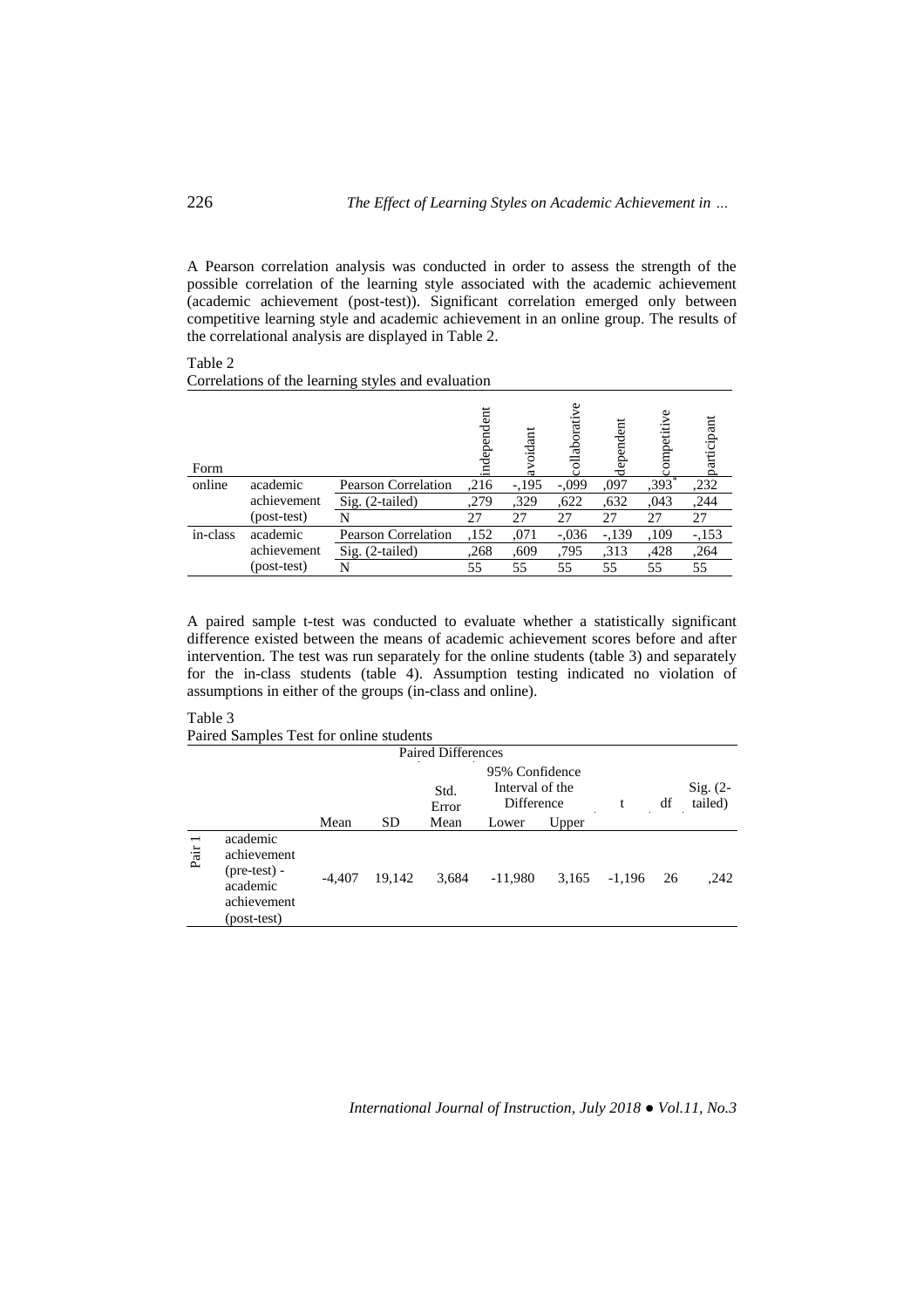Table 4 Paired Samples Test for online students

|                                  |                                                                                            | <b>Paired Differences</b> |        |               |                                                 |       |         |    |                       |
|----------------------------------|--------------------------------------------------------------------------------------------|---------------------------|--------|---------------|-------------------------------------------------|-------|---------|----|-----------------------|
|                                  |                                                                                            |                           |        | Std.<br>Error | 95% Confidence<br>Interval of the<br>Difference |       |         | df | $Sig. (2-$<br>tailed) |
|                                  |                                                                                            | Mean                      | SD.    | Mean          | Lower                                           | Upper |         |    |                       |
| $\overline{\phantom{0}}$<br>Pair | academic<br>achievement<br>$(\text{pre-test})$ -<br>academic<br>achievement<br>(post-test) | $-1.364$                  | 15,588 | 2,102         | $-5,578$                                        | 2,850 | $-.649$ | 54 | .519                  |

#### **Limitations**

Several limitations are apparent with the present study. The size sample was relatively small. The cohort was limited to final year pre-service English major teachers taking Methodology course and they study at the same university what might have influenced the study results.The results would also be more precise if the academic performance was not categorised but applied as a continuous variable.

## **DISCUSSION**

The main aim of this study was to a) find out whether there are differences in learning styles between those who prefer online and in-class schooling, b) to determine whether learning style influences academic achievement and to find out whether learning styles of students and the form of teaching generate interaction effects on their learning achievements.

The results of GRSLSS show (see graph 1 above) that in the in-class group the highest score was gained in the collaborative (3.97), independent and participant style (3,62). In the group of online students,the highest score was reached in the category independent learner. The lowest scores were gained in the category of avoidant in the group of inclass students and in the group of online students it was the competitive learning style (1.98). After defining the dominant styles,we found there was not a student with the dominant competitive learning style. The distribution of students according to their learning style and the form they enrolled is presented in the following table.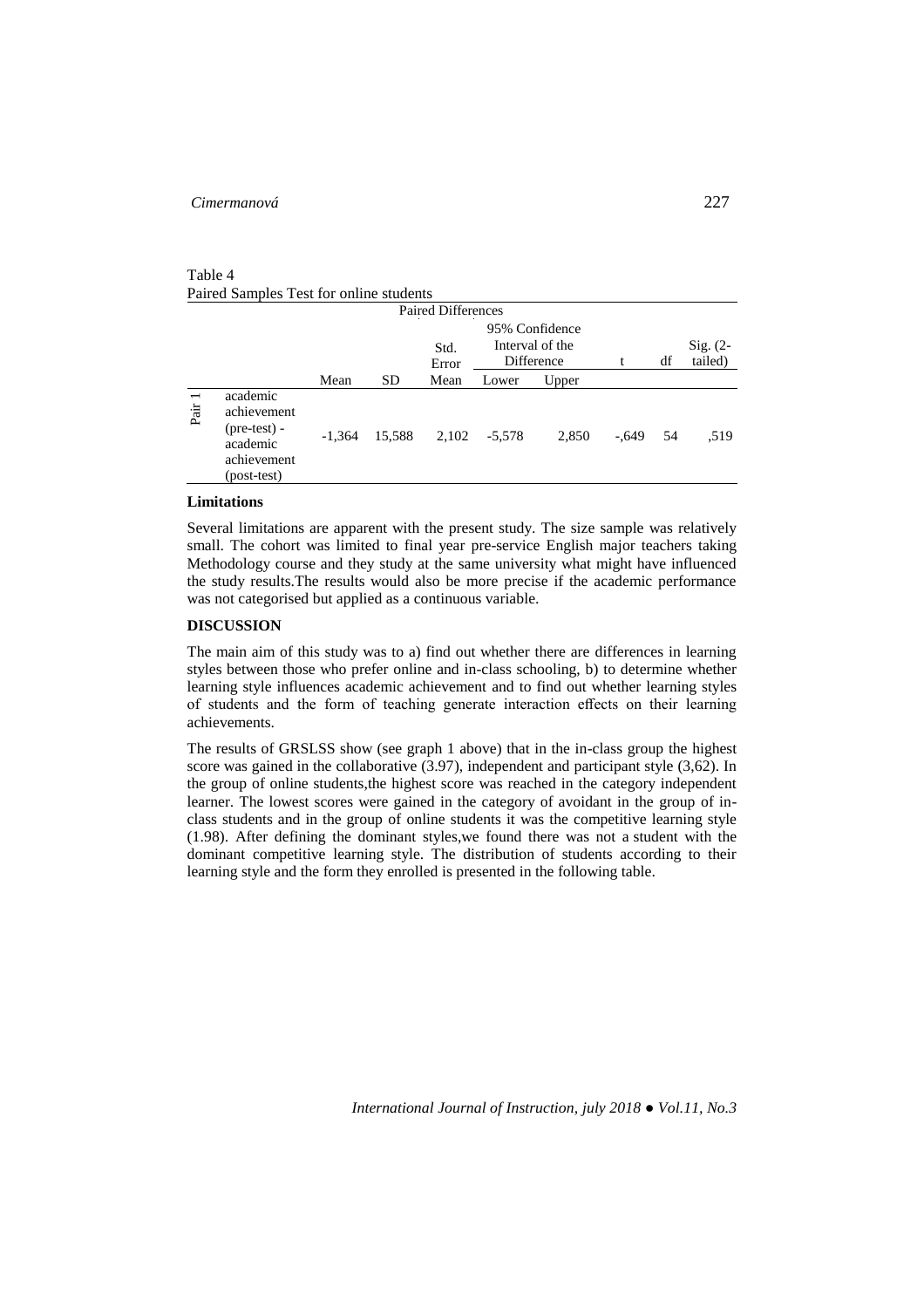| form     |       |               | Frequency | $\frac{1}{2}$<br>Percent | <b>Valid Percent</b> | <b>Cumulative Percent</b> |
|----------|-------|---------------|-----------|--------------------------|----------------------|---------------------------|
|          | Valid | independent   | 8         | 29,6                     | 29,6                 | 29,6                      |
|          |       | avoidant      | 6         | 22,2                     | 22,2                 | 51,9                      |
|          |       | collaborative | 10        | 37,0                     | 37,0                 | 88,9                      |
| online   |       | dependent     | 2         | 7,4                      | 7,4                  | 96,3                      |
|          |       | participant   |           | 3,7                      | 3,7                  | 100,0                     |
|          |       | Total         | 27        | 100.0                    | 100,0                |                           |
|          | Valid | independent   | 12        | 21,8                     | 21,8                 | 21,8                      |
| in-class |       | avoidant      | 5         | 9,1                      | 9,1                  | 30,9                      |
|          |       | collaborative | 34        | 61,8                     | 61,8                 | 92,7                      |
|          |       | dependent     |           | 1,8                      | 1,8                  | 94,5                      |
|          |       | participant   | 3         | 5,5                      | 5,5                  | 100,0                     |
|          |       | Total         | 55        | 100.0                    | 100,0                |                           |

Frequency of students according to learning styles and form

The highest number of students in both, online and in-class groups have a dominant collaborative learning style. All subjects in sample are teacher trainees and they are prepared to be teachers. We may assume that it was their own decision to become teachers and the teachers mission is also to share the knowledge, skills, to collaborate.

As to the learning styles from the data in Table 1 and 2 it is apparent that there was relation observed between the form and learning styles (avoidant, participant, competitive and collaborative). Comparing the results with those of Diaz &Cartnal's research (1999) we can see that the results concerning learning style and selection of the form completely differ. They found statistical significance in categories dependent and independent, while our research did not find it. On the contrary, we found the difference in the other 4 categories. There are several possible explanations – the change and development of the tools applied in 1999 and nowadays, the fact learners and teachers had worked together for two semesters before the intervention and thus knew each other well, same field of study may be also one of the factors that influenced the result. As to the academic performance, generally, no differences were observed what corresponds to the findings of Lu et al. (2003) who studied similar size sample and found there was no significant impact of learning style, gender, age on performance. Similarly, Wilkinson et al. (2014) summarised that although learning styles vary, they have no or little effect on academic performance.

The results of the two-way ANOVA (see Table 1) indicated that the interaction between learning style and academic achievement was not significant, F(4, 72)=.06, p>.05. The confirmation of hypothesis H02 (Students with different learning styles do not statistically significantly differ in their academic performance based on the form of their study) is in line with the findings of Yazici (2017), Ishak, etal. (2017), Ahmad, et al. (2014) which found no significant difference between academic achievement by learning styles.

Table 5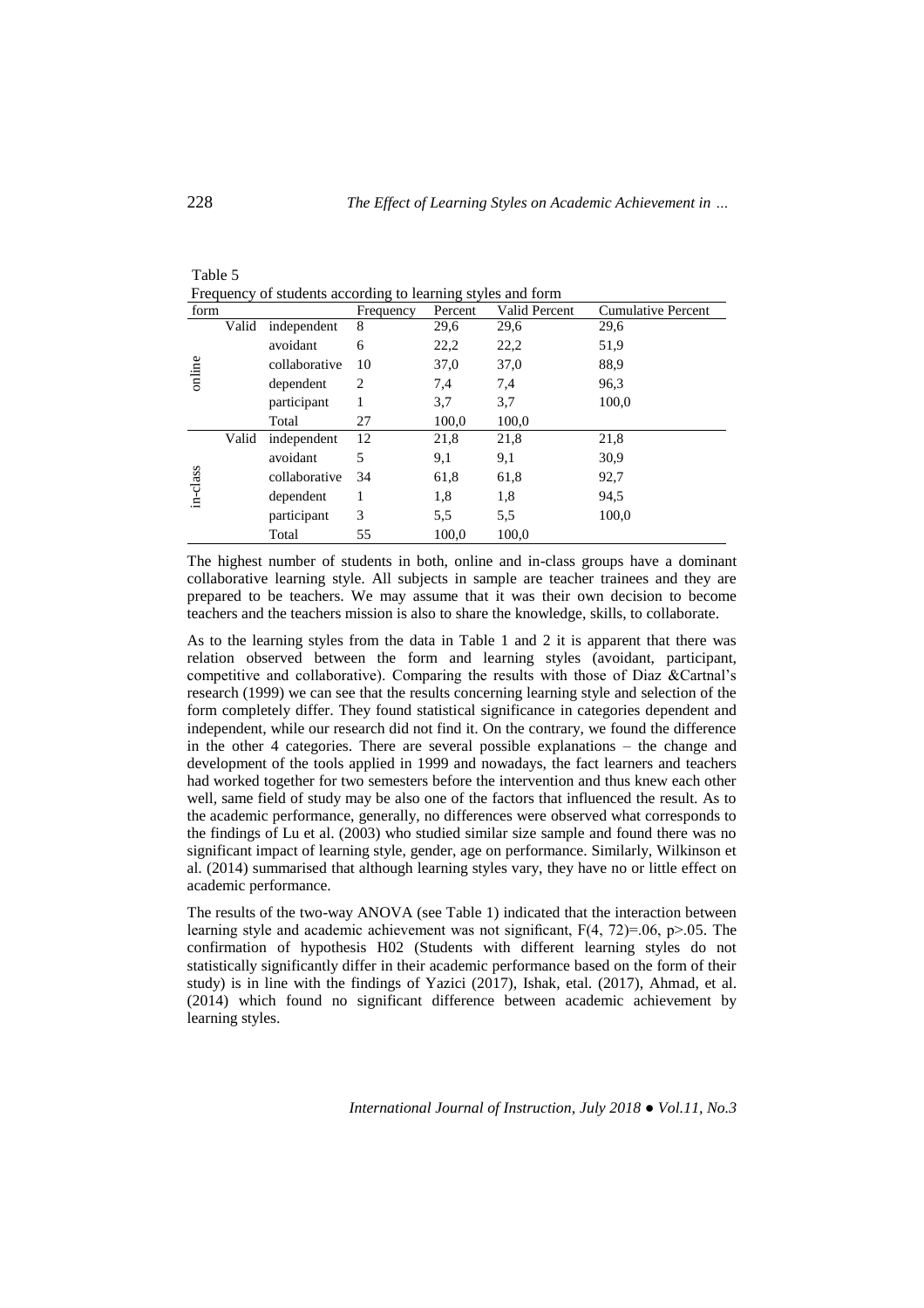No interaction effect was also observed for the form and academic achievement, F(1, 72)=.27, p>.05. This confirmed the Hypothesis 03 (In-class and online students do not statistically significantly differ in their academic performance). The finding is consistent with that of Means, et al. (2009). They published results of meta–analysis that studied research literature from 1996 through July 2008. Two of the criteria for text selections were an online and in-class comparison and measurement of student learning outcomes. Comparing purely online and in-class instruction they found a mean effect of  $+0.14$ , p  $<$ .05. The authors compared their results to the previous summaries of distance learning (pre-Internet studies) and state that most of them (previous summaries) "concluded that learning at a distance is as effective as classroom instruction but no better" (ibid, p.18).

A paired sample t-test was also conducted to evaluate whether a statistically significant difference existed between the academic achievement scores before and after intervention in the online and in-class groups.n both groups we observed an increase (not statistically significant). The average score of the pre-test in the online group was 76,70 and 81,11 in the post test, what means 4,41 increase in the post-test. In the inclass group we recorded slightly lower increase in the post-test  $(1,36)$  with the mean score 79,42 in the pre-test and 80,78 in the post-test.

No difference in academic performance observed in in-class or online course can be a signal that some courses can be offered in alternative forms or can be done in either of the forms with the same results.

The interaction effect hypothesis (H01: Students with different learning styles do not statistically significantly differ in their academic performance based on the form of their study) was accepted.

# **CONCLUSION**

The current study investigated the effects of learning style and form on the academic achievement. The major findings are as follows: (a) learning styles have no significant effect on academic achievement; (b) form of teaching has no significant effect on academic achievement; and (c) students with different learning styles do not statistically significantly differ in their academic performance based on the form of their study.

Overall, these results indicate that rapid and constant development of the online tools enables the teachers to use virtual learning environments to successfully use them as possible alternative of the face-to-face classes. Still, teachers have to realise that the position and role of the teachers in online courses slightly differs if compared to the face-to-face teaching. The information about the dominant collaborative learning style in a group of pre-service teachers can be further studied as this may influence the way of developing skill and knowledge gain. Further studies, which take these variables into account, will need to be undertaken to investigate learning styles and performance in different situations with different cohort in VLE.

#### **Acknowledgement**

This article is a partial outcome of the research project KEGA 065PU-4/2016.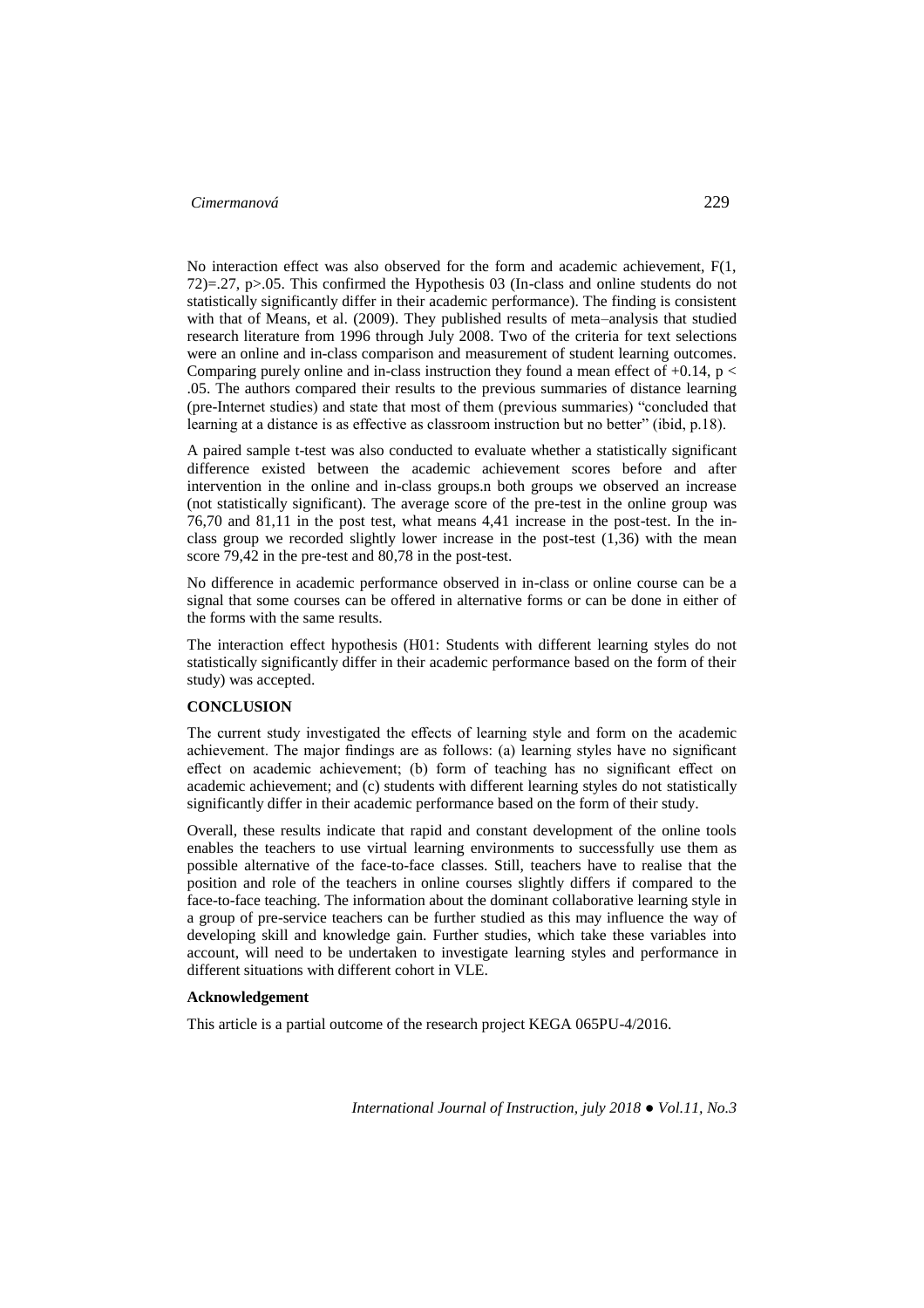### **REFERENCES**

Ahmad, S., Safee, S., &Afthanorhan, W. M. (2014). Learning styles towards mathematics achievements among higher education students. *Global Journal of Mathematical Analysis,2*(2). doi:10.14419/gjma.v2i2.2267

Amira, R., &Jelas, Z. M. (2010). Teaching and Learning Styles in Higher Education Institutions: Do They Match? *Procedia - Social and Behavioral Sciences,7*, 680-684. doi:10.1016/j.sbspro.2010.10.092

Benson, R., &Brack, Ch. (2010). *Online learning and assessment in higher education: a planning guide.* Oxford: Chandos Publishing

Briggs, J. (2011.). Enhancing Learning. In Sternberg, R. J., & Zhang, L. (Eds.), *Perspectives on Thinking, Learning, and Cognitive Styles* (pp. 73-102). New York: Routlege.

Chen, C.; Chiu, P., & Huang, Y. (2015). The Learning Style-Based Adaptive Learning System Architecture. *International Journal of Online Pedagogy and Course Design,*5(2), 1-10. doi:10.4018/ijopcd.2015040101

Chickering, A. W., &Gamson, Z. F. (1989). Seven principles for good practice in undergraduate education. *Biochemical Education,*17(3), 140-141. doi:10.1016/0307- 4412(89)90094-0

Coffield, F.; Moseley, D.; Hall, E., & Ecclestone, K. (2004). *Learning styles and pedagogy in post-16 learning: a systematic and critical review*. LSRC reference, Learning & Skills Research Centre, London. Retrieved on October 10, 2017 from www.voced.edu.au/content/ngv%3A13692

Conrad, R., & Donaldson, J. A. (2004). Engaging the online learner: activities and resources for creative instruction. San Francisco, CA: Jossey-Bass.

Diaz, D. P., & Cartnal, R. B. (1999). Students Learning Styles in Two Classes: Online Distance Learning and Equivalent On-Campus. *College Teaching,*47(4), 130-135. doi:10.1080/87567559909595802

Dille, B., &Mezack, M. (1991). Identifying predictors of high risk among community college telecourse students. *American Journal of Distance Education,*5(1), 24-35. doi:10.1080/08923649109526729

Entwistle, N., McCune, V. and Walker, P. (2001) Conceptions, styles and approaches within higher education: Analytic abstractions and everyday experience. In Sternberg, R. J., & Zhang, L. *Perspectives on Thinking, Learning, and Cognitive Styles*. (pp.103-136) London, Lawrence Erlbaum.

Fleming, N. D., & Mills, C. (1992). Not Another Inventory, Rather a Catalyst for Reflection. *To Improve the Academy,11*(1), 137-155. doi:10.1002/j.2334- 4822.1992.tb00213.x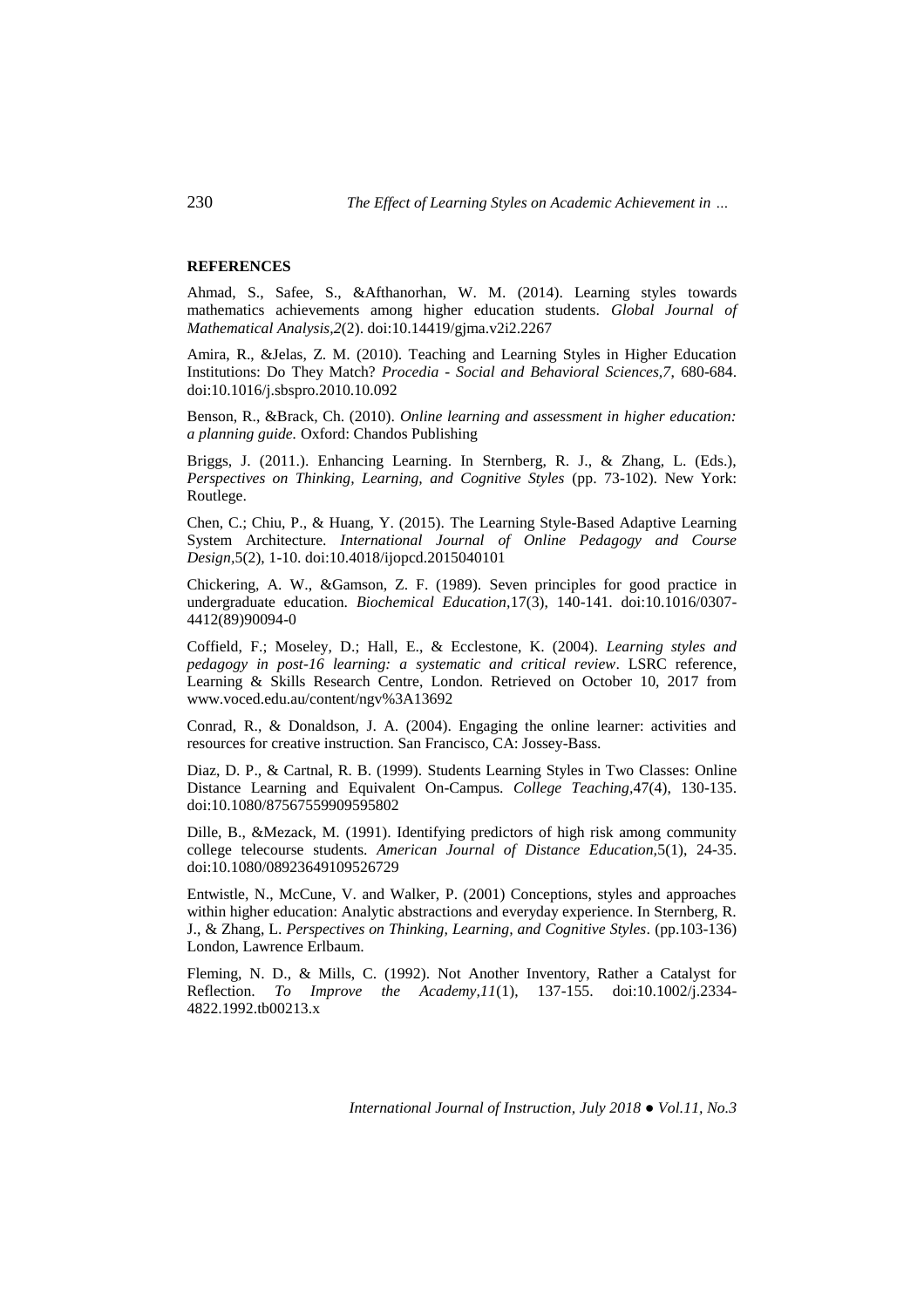Fleming, S., Mckee, G., & Huntley-Moore, S. (2011). Undergraduate nursing students learning styles: A longitudinal study. *Nurse Education Today,*31(5), 444-449. doi:10.1016/j.nedt.2010.08.005

Gardner, H. (2011). Frames of mind: the theory of multiple intelligences. New York, NY: Basic Books.

Grasha, A. F. (2002). *Teaching with style: a practical guide to enhancing learning by understanding teaching and learning styles*. Pittsburgh: Alliance Publ.

Halili, S. H.; Naimie, Z.; Siraj, S.; Ahmedabuzaid, R., &Leng, C. H. (2014). Learning Styles and Gender Differences of USM Distance Learners. *Procedia - Social and Behavioral Sciences,141*, 1369-1372. doi:10.1016/j.sbspro.2014.05.236

Hamidah, J. S.; Sarina, M. N., &Jusoff, K. (2009). The Social Interaction Learning Styles of Science and Social Science Students. *Asian Social Science,5*(7). doi:10.5539/ass.v5n7p58

Ishak, N. B., &Awang, M. M. (2017). The Relationship of Student Learning Styles and Achievement in History Subject. *The International Journal of Social Sciences and Humanities Invention*. doi:10.18535/ijsshi/v4i3.04

Kaminski, D. A., Théroux, P. J., Lister, B. C., & Gabriele, G. A. (2005). Exploring the Link Between Student Learning Styles & Grades in an Introductory Thermal-Fluids Course. In *Proceedings of the 2005 American Society for Engineering Education Annual Conference & Exposition* (pp. 10.508.1-10.508.16). American Society for Engineering Education

Kamuche, F. U. (2011). Do Learning & Teaching Styles Affect Students Performance? An Empirical Study. *Journal of Business & Economics Research (JBER),3*(9). doi:10.19030/jber.v3i9.2806

Kolb, D. A. (2015). Experiential learning: experience as the source of learning and development. Upper Saddle River, NJ: Pearson Education, Inc.

Lehman, R. M., &Conceição, S. C. O. (2010). Creating a sense of presence in online teaching: how to "be there" for distance learners. San Francisco: Jossey-Bass.

MacKenzie, L., & Ballard, K. (2012). Can Using Individual Online Interactive Activities Enhance Exam Results? *MERLOT Journal of Online Learning and Teaching,*11(2), 262-266. Retrieved October 31, 2017 from [http://jolt.merlot.org/Vol11no2/Ballard\\_0615.pdf](http://jolt.merlot.org/Vol11no2/Ballard_0615.pdf)

Mayer, R. E., & Chandler, P. (2001). When learning is just a click away: Does simple user interaction foster deeper understanding of multimedia messages? *Journal of Educational Psychology,*93(2), 390-397. doi:10.1037//0022-0663.93.2.390

Means, B., Toyama, Y., Murphy, R., Bakia, M., & Jones, K. (2009). *Evaluation of evidence based practices in online learning: a meta analysis and review of online learning studies*. Washington D.C.: U.S Department of Education.